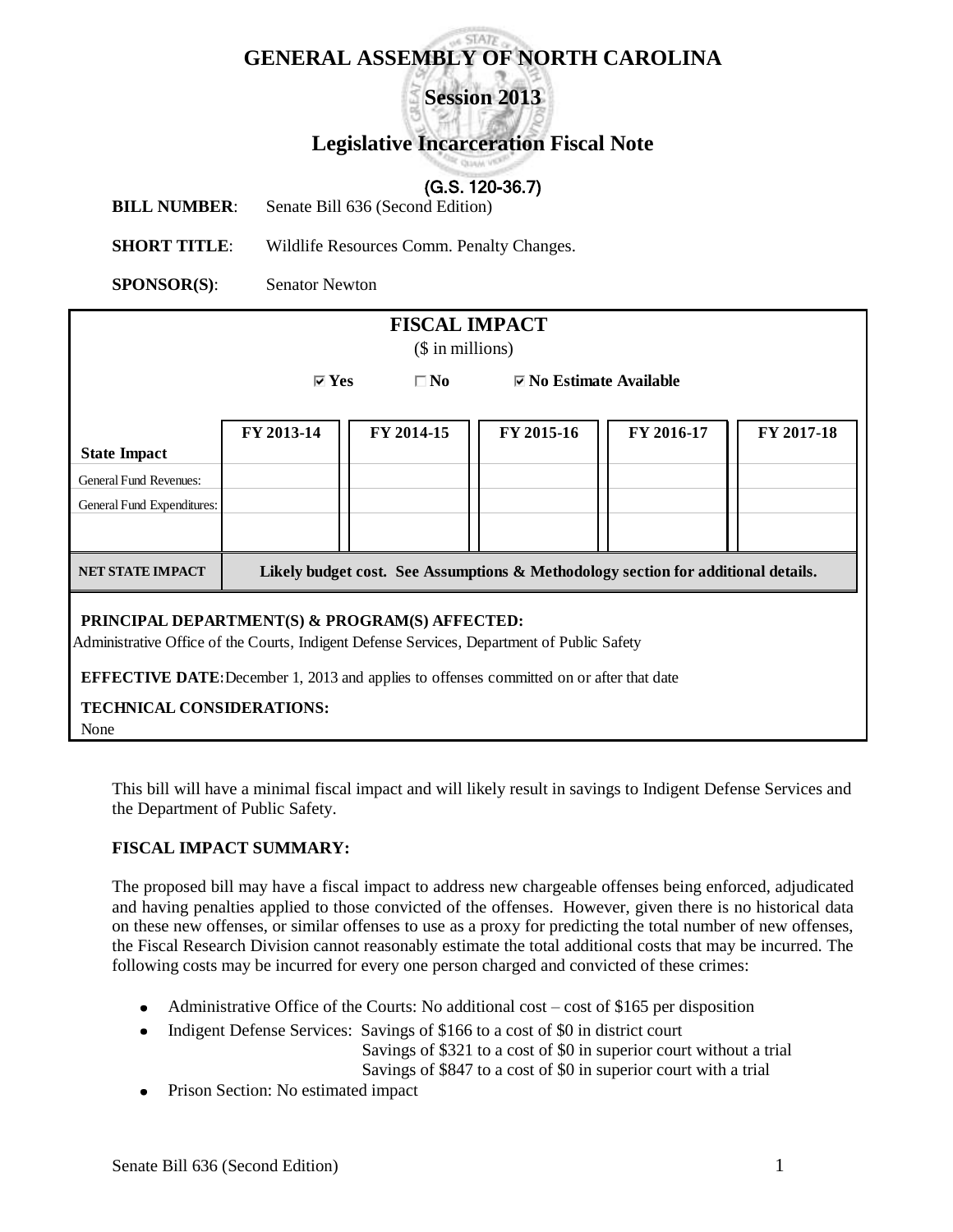• Community Corrections: Savings of \$1,307 to cost of \$1,960

In addition, this bill would generate an additional \$57,100 for the Civil Penalty and Forfeiture Fund annually.

Please see the Assumptions and Methodology section for more information.

## **BILL SUMMARY**:

Sections 2 through 7 of this bill make numerous changes to existing penalties for violating specific wildlife laws and create some new offenses.

This section amends G.S. 75A-6.1, Navigation rules, reduce the penalty for violation of G.S. 75A-6.1(a). G.S. 75A-6.1(a) provides that every vessel operated on the waters of this State that is required to obtain an identification number pursuant to this Chapter, has a valid marine document issued by the federal Bureau of Customs or any federal agency successor to it, or issued pursuant to a federally approved numbering system of another state shall comply with the navigation rules, including requirements for navigational lights, sound-signaling devices, and other equipment, contained in the Inland Navigational Rules Act of 1980. Currently, any violation of the navigation rules is a Class 3 misdemeanor punishable only by a fine. Amended G.S. 75A-6.1(c) provides that violation of G.S. 75A-6.1(a) shall be an infraction, the penalty for which shall be a fine of not more \$100.

Section 3 amends existing G.S. 75A-10, Operating vessel or manipulating water skis etc.; in reckless manner; operating, etc.; while intoxicated, etc.: depositing or discharging litter, etc. by changing the penalty for subsection  $(b1)$  – no person shall operate any vessel while underway on the waters of this State while under the influence of any impairing substance, or after having consumed sufficient alcohol that the person has, at any relevant time after the boating, an alcohol concentration of .08 or more – from just a Class 2 misdemeanor offense to a Class 2 misdemeanor offense plus a fine of not less than \$250.

Section 4 amends subsection (d) of G.S. 75A-13.1, Skin and scuba divers, and reduces the penalty for violation of the statute. Currently, G.S. 75A-13.1(d) provides that any violation of G.S. 75A-13.1, governing skin and scuba diving flags and safety in waters of this State open to boating, shall be a Class 3 misdemeanor punishable only by a fine not to exceed \$25. This section of the bill would amend G.S. 75- 13.1(d) to provide that violation of a provision of G.S. 75-13.1 is an infraction, the penalty for which shall be a fine of not more than \$100.

Section 6 of this bill amends subsection (c3) of G.S. 75A-13.3, Personal Watercraft, to reduce the penalty for violation of the statute. Existing G.S. 75A-13.3(c3) provides that a vessel livery who fails to provide the operator of a leased personal watercraft with basic safety instruction prior to allowing the operation of the leased personal watercraft is guilty of a Class 3 misdemeanor. The proposed amendment would make the vessel livery that fails to provide basic safety instruction responsible for an infraction, the penalty for which shall be a fine of not more than \$100.

Section 7 amends existing G.S. 75A-16.2, Boating safety education required, by changing subsection (b)(11) to require that the person was born before January 1, 1988 (was that he or she was at least 26 years of age). Subsection (c) states that a person who violates a provision of this section or a rule adopted pursuant to this section is guilty of an infraction. The court shall assess court costs for each violation but shall not assess a penalty. This bill amends subsection (c) to require a \$50 fine.

Section 8 amends subsection (f) of G.S. 75A-17, Enforcement of Chapter, to make the existing Class 3 misdemeanor an infraction. Currently, G.S. 75A-17(f) provides that it shall be a Class 3 misdemeanor for a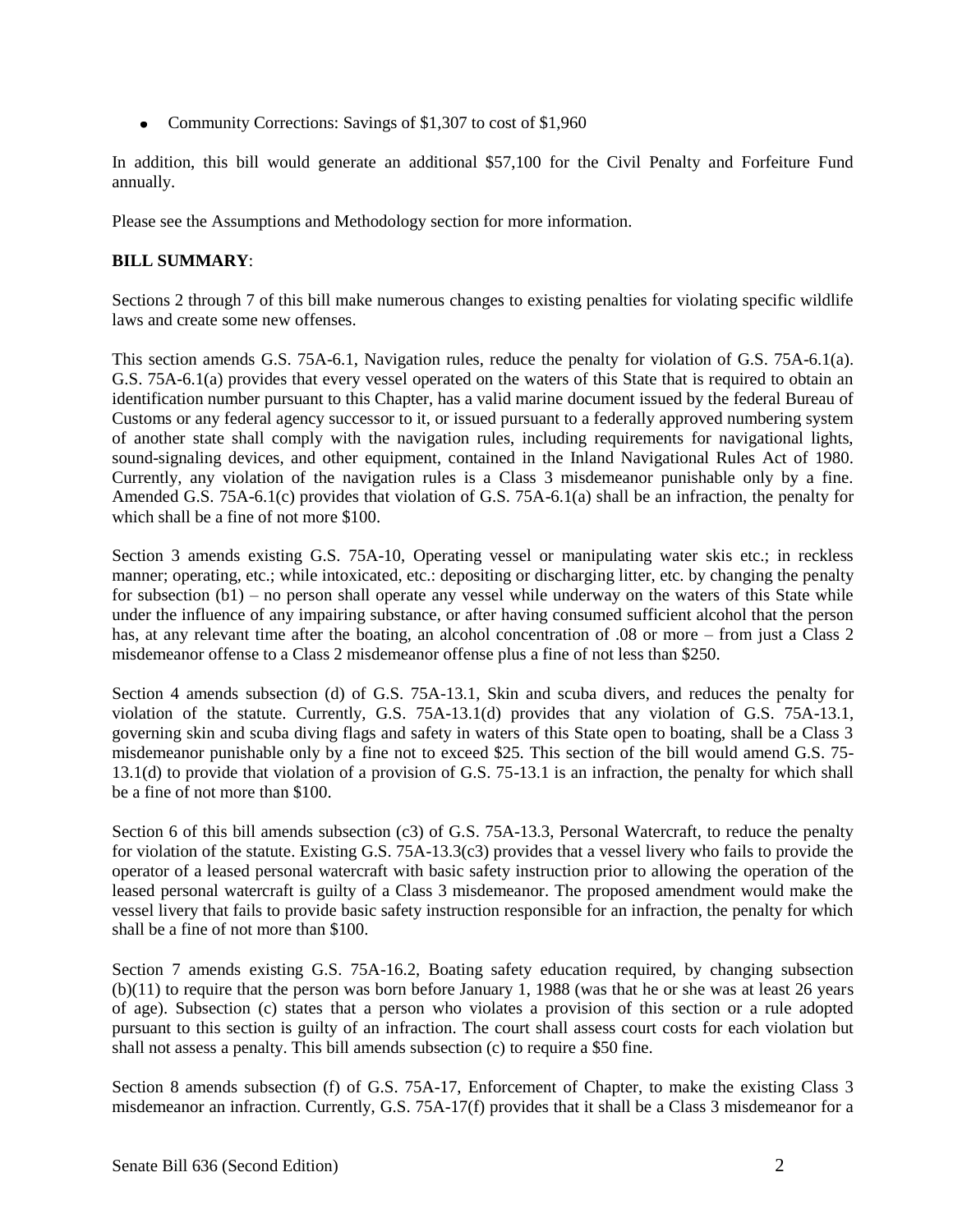vessel operator to fail to slow to a no-wake speed when passing within 100 feet of a law enforcement vessel displaying flashing blue light unless the vessel is in a narrow channel, when the vessel shall slow to a nowake speed when passing within 50 feet of said law enforcement vessel. The proposed amendment would provide that a violation of this subsection shall be an infraction as provided in G.S. 14-3.1.

Section 9 reduces the penalty for most of the violations in Article 1, the Boating Safety Act, of Chapter 75A of the General Statues via an amendment to G.S. 75A-18, Penalties. Currently, G.S. 75A-18(a) states that a person who violates a provision of Article 1 of Chapter 75A or a rule adopted under the authority of Chapter 75A shall be guilty of a Class 3 misdemeanor and shall only be subject to a fine not to exceed \$250 for each violation. The proposed amendment changes the misdemeanor to an infraction.

According to the Wildlife Resources Commission, the offenses in Article 1 of Chapter 75A, not otherwise specifically made an infraction by this bill, for which a violation of would be made an infraction by this section include:

- G.S. 75A-4, Identification numbers required.
- G.S. 75A-5, Application for certificate of number and fees; reciprocity; change of ownership; conformity with federal regulations; records; award of certificates; renewal of certificates; transfer of partial interest; destroyed or junked vessels; abandonment; change of address; duplicate certificates; display.
- G.S. 75A-6(n), Operating a vessel with 10 horse power or less without at least one personal floatation device or without white light to display from sunset to sunrise.
- G.S. 75A-13.3, Personal watercraft
	- o G.S. 75A-13.3(a1), Operate personal watercraft at a greater than NO Wake speed within 100 feet of anchored or moored vessel, dock, pier, swim float, etc.
	- $\circ$  G.S. 75A-13.3(d)(1)&(2), Operate personal watercraft while any person riding or being towed not wearing a personal floatation device or operator not secured to lanyard cut off switch
	- o G.S. 75A-13.3(d1)(1)&(2), Operate personal watercraft while towing a person and total persons exceed the carrying capacity; or operate a personal watercraft while towing another person and no review mirror or observer.
- G.S. 75A-16.2, Boating safety education required.

According to the Wildlife Resources Commission, the rules for which a violation would be made an infraction by this bill include:

- 15A NCAOC 10F .0106(a), Numbers not displayed properly, illegible, etc.
- 15A NCAOC 10F .0201(b), Requirements for personal flotation devices
- 15A NCAOC 10F .0301-.0376, Operate a vessel at greater than no-wake speed in a designated and marked no wake zone
- 15A NCAOC 10F .0201(c), Operate vessel which was not equipped with fire extinguishers
- 15A NCAOC 10F .0201(f), Operate vessel which was not equipped with sound devices

Section 10 of this bill creates two new misdemeanor offenses in Chapter 113, Conservation and Development, of the General Statutes, by amending G.S. 113-294, Specific violations. The bill creates a new subsection (c3) which provides that it shall be a Class 1 misdemeanor, punishable by a fine of not less than \$2,500 in addition to such other punishment prescribed for the offense, for any person to unlawfully take, possess, or transport any elk from State-owned land. The bill also creates a Class 2 misdemeanor with the addition of subsection (d1) to G.S. 113-294, which states that any person who unlawfully, without written permission of the landowner, lessee, or agent of the landowner or lessee, takes, possesses, or transports any deer from land that has been posted in accordance with G.S. 14-159.7.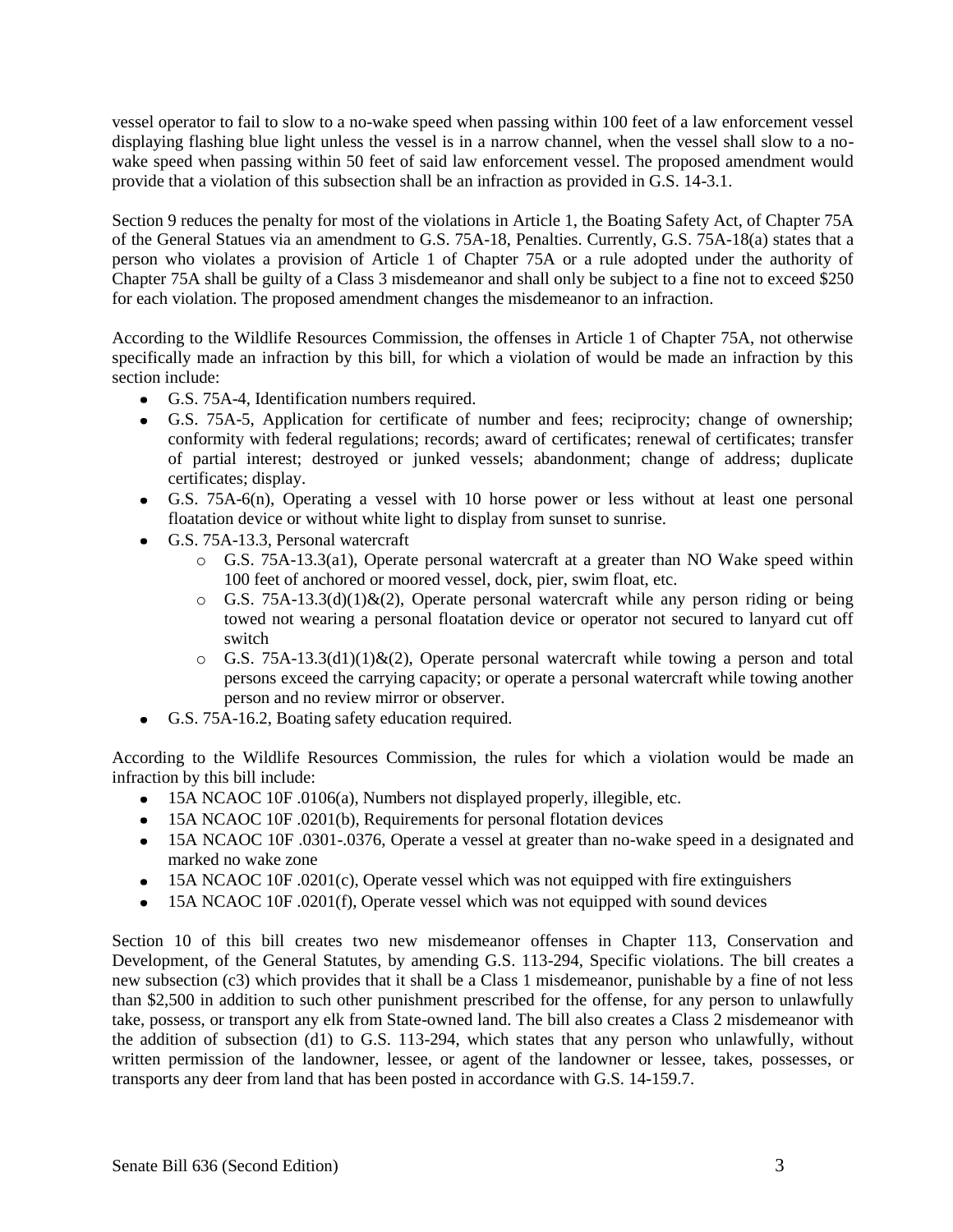This bill has an effective date of December 1, 2013, and applies to offenses committed on or after that date.

#### **ASSUMPTIONS AND METHODOLOGY:**

### **General**

The Sentencing and Policy Advisory Commission prepares prison population projections for each bill containing a criminal penalty. The Commission assumes for such bills that expanding existing or creating new criminal offenses produces no deterrent or incapacitative effect on crime. Therefore, the Fiscal Research Division does not assume deterrent effects for any criminal penalty bill.

S.L. 2011-192 (H.B. 642), the Justice Reinvestment Act (JRA), made changes to North Carolina's court system, corrections system (both to prisons and probation), and to post-release supervision (PRS). The Act also created a statewide confinement program for housing misdemeanants with sentences of less than 180 days in county jails. Previously, county jails were only required to house misdemeanants with sentences of 90 days or less. All F-I felons are now subject to nine months of PRS, and PRS for all B1-E felonies has been increased from nine months to twelve months. Due to the lack of historical data about JRA implementation, it is not possible to estimate the number of prison beds that may be needed as a result of revocations.

### **Judicial Branch**

The Administrative Office of the Courts provides Fiscal Research with a fiscal impact analysis for most criminal penalty bills. For such bills, fiscal impact is typically based on the assumption that court time will increase due to anticipated increases in trials and corresponding increases in workload for judges, clerks, and prosecutors. This increased court time is also expected to result in greater expenditures for jury fees and indigent defense.

Section 2 of this bill amends existing G.S. 75A-6.1(c) by changing the offense to an infraction. In FY 2011- 12, 663 defendants were charged with the existing Class 3 misdemeanor. Generally, both infractions and misdemeanors cost the courts an average of \$31, so there would be no additional savings to the courts due to this section.

Section 3 of this bill amends existing G.S. 75A-10, to state that a person who violates subsection (b1) is guilty of a Class 2 misdemeanor, punishable by a fine of not less than \$250. In FY 2011-12, 257 defendants were charged with operating a vessel or manipulating water skis in a reckless manner or depositing or discharging litter. The addition of a fine of not less than \$250 may result in a more rigorous defense and fewer pleas in these types of cases. Since trials are a more costly and time intensive manner of disposition than pleas, any increase in the number of trials will impact the workload of the court system. The number of additional trials and corresponding costs cannot be estimated.

Section 4 amends existing G.S. 75A-13.1(d) to state that violations shall constitute an infraction, the penalty for which shall be a fine of no more than \$100 (was a Class 3 misdemeanor punishable only by a fine not to exceed \$25). AOC does not currently have a specific offense code for the violations of G.S. 75A-13.1. The lack of an AOC offense code is some indication that this offense is infrequently charged and/or infrequently results in convictions. Generally, both infractions and misdemeanors cost the courts an average of \$31, so there would be no additional savings to the courts due to this section.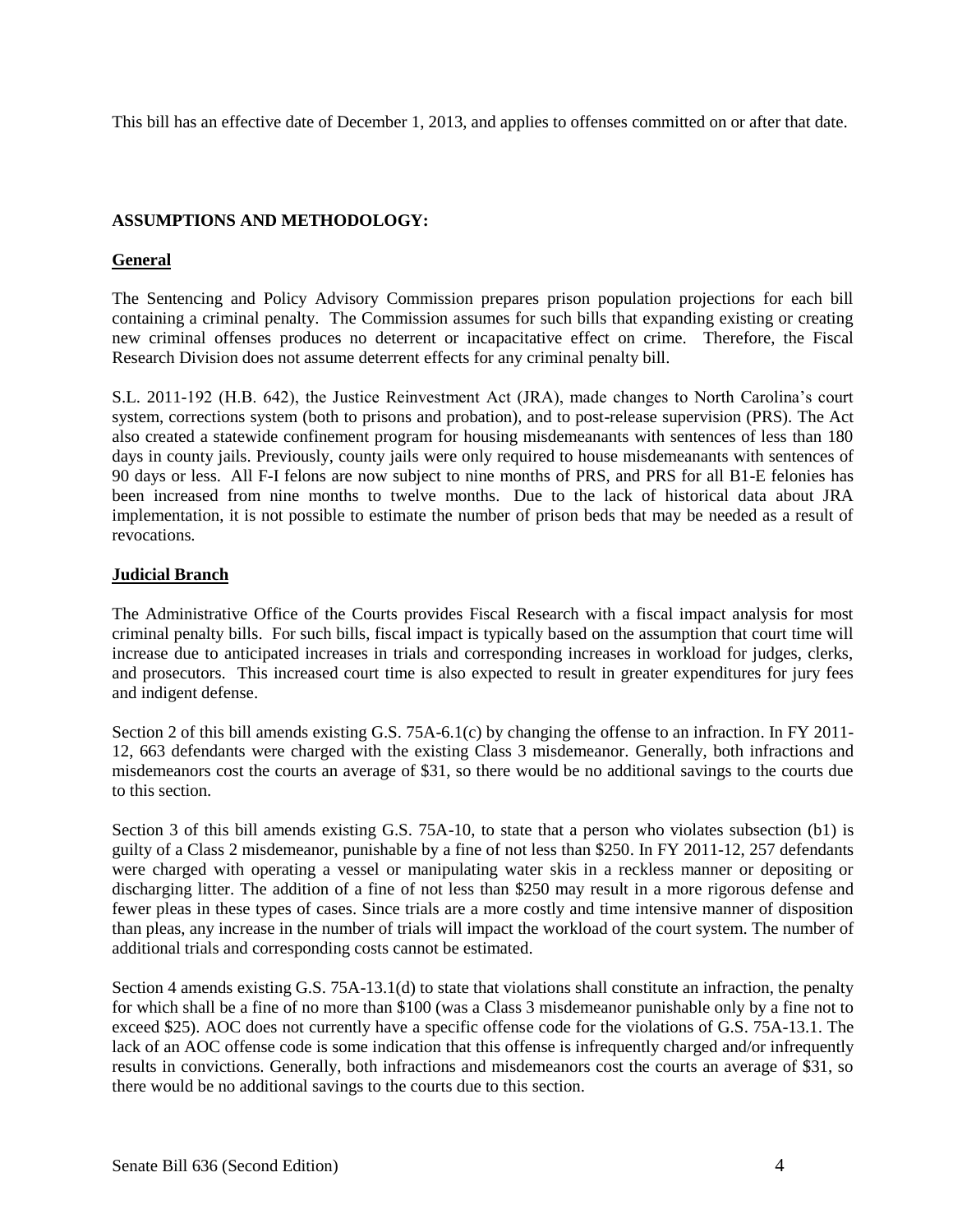Section 6 amends existing G.S. 75A-13.3(c3) to state that violations shall constitute an infraction (was a Class 3 misdemeanor. In FY 2011-12, 105 defendants were charged with a violation of the existing Class 3 misdemeanor. Of those, seven were convicted. Generally, both infractions and misdemeanors cost the courts an average of \$31, so there would be no additional savings to the courts due to this section.

Section 7 of this bill amends existing G.S.75A-16.2. AOC data shows that 47 individuals were cited for this infraction in FY 2011-12. Court costs for infractions are currently \$173; by only requiring the payment of a \$50 fine instead of court costs there may be fewer instances of respondents contesting the citation and possibly fewer dismissals. The workload requirements for court staff to process these cases will remain essentially the same. By removing the requirement to pay court costs, there will be some decline in General Fund revenue, as well as to the other funds that receive a portion of these costs (detail in table below).

| <b>New District Court Criminal Filings</b> |                               |            |
|--------------------------------------------|-------------------------------|------------|
|                                            |                               | Amount per |
| Fee:                                       | Revenue to:                   | case:      |
| <b>General Court of Justice</b>            | General Fund                  | 127.05     |
|                                            | State Bar*                    | 2.45       |
| Phone                                      | <b>Court System</b>           | 4.00       |
| Facilities                                 | Local Government*             | 12.00      |
| Misdemeanant Confinement Fund Fee          | Misdemeanant Confinement Fund | 18.00      |
| <b>LEO</b> Retirement/Insurance            | Treasurer                     | 7.50       |
| LEO Training and Certification Fee         | Department of Justice         | 2.00       |
| <b>Collection Assistance Fee</b>           | General Fund*                 | $\ast$     |
| TOTAL TO GENERAL FUND                      |                               | \$173.00   |

\*Ten percent (10%) of the State Bar and Facilities fee is remitted to the General Fund as a collection assistance fee.

Court costs may also include a \$10.00 Chapter 20 Fee for conviction of any Chapter 20 offense; a \$2.00 DNA fee for criminal offenses only (does not apply to infractions); or a \$5.00 service fee for each arrest or service of criminal process, including citations and subpoenas.

Section 8 amends existing G.S. 75A-17(f) to state that violations of this statute shall constitute an infraction (was a Class 3 misdemeanor). AOC does not currently have a specific offense code for the violations of G.S. 75A-13.1. The lack of an AOC offense code is some indication that this offense is infrequently charged and/or infrequently results in convictions. Generally, both infractions and misdemeanors cost the courts an average of \$31, so there would be no additional savings to the courts due to this section.

Section 9 amends existing G.S. 75A-18, so that only violations of the provisions of this Article are infractions unless a more severe penalty is prescribed for a specific offense. AOC does not have offense codes for all of these violations, which may be some indication that certain offenses are infrequently charged. Generally, both infractions and misdemeanors cost the courts an average of \$31, so there would be no additional savings to the courts due to this section.

Section 10 amends G.S. 113-294 by adding a fine or increasing the allowable fine for certain offenses listed in subsections (a), (b), (d), (e), (m), (r), and (s). Subsection (d) is a Class 3 misdemeanor offense; the others are Class 2 misdemeanors. The addition of a fine or the increase of an existing fine may result in a more rigorous defense and fewer pleas in these types of cases. Since trials are a more costly and time intensive manner of disposition than pleas, any increase in the number of trials will impact the workload of the court system. The number of additional trials and corresponding costs cannot be estimated.

New subsection  $(c)(3)$  creates the offense of unlawfully taking, possessing, or transporting an elk from State-owned land, which shall be a Class 1 misdemeanor punishable by a fine of not less than \$2,500. New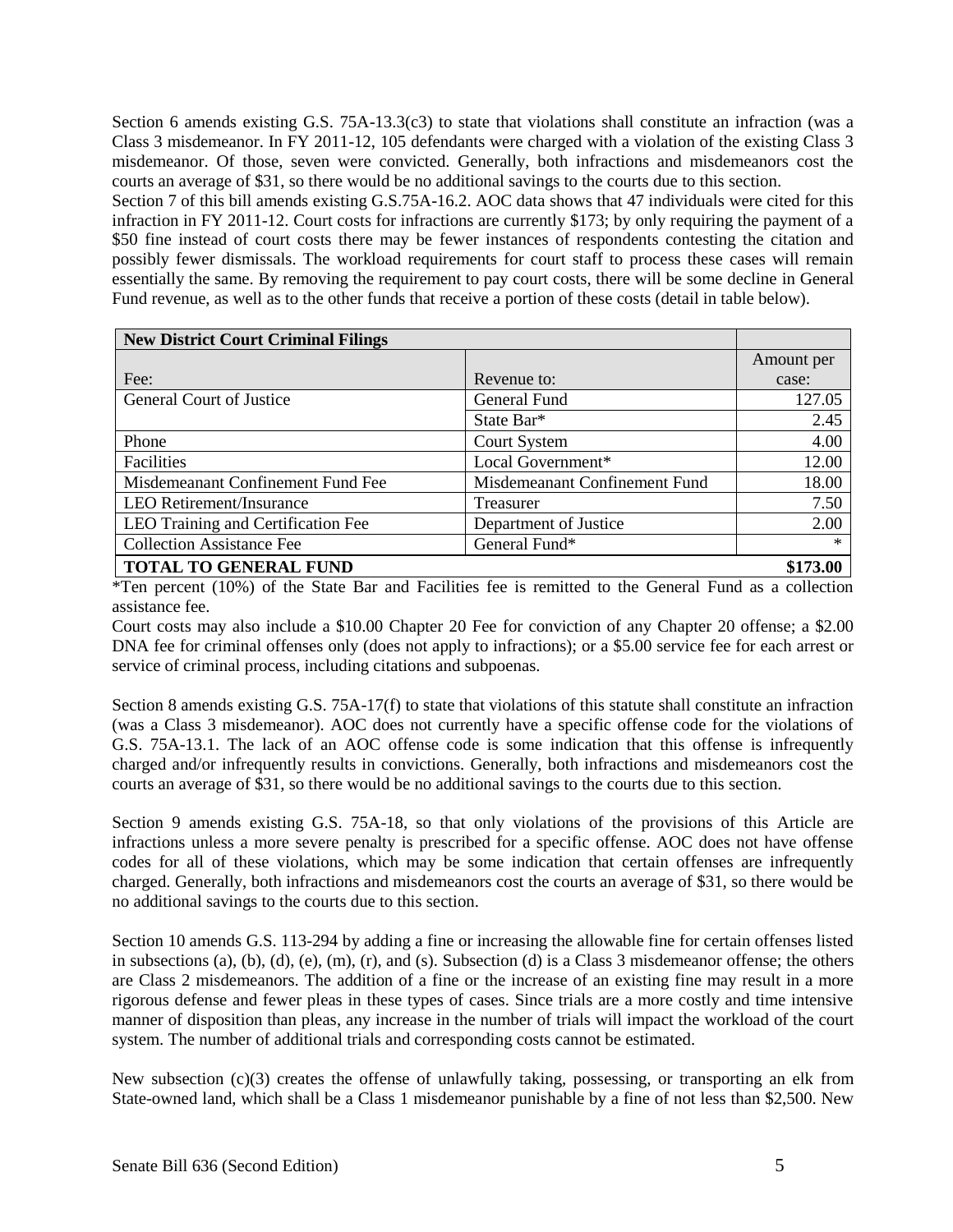subsection (d1) creates the offense of unlawfully taking, possessing or transporting any deer from land that has been posted in accordance with the provisions of G.S. 14-159.7 without written permission of the landowner or lessee. This is a Class 2 misdemeanor punishable by a fine of not less than \$500.

Since these are new charges, it is not known how many individuals will be charged. For every additional person charged with a Class 1 misdemeanor, AOC estimates the average cost to the court would be \$165. For every additional person charged with a Class 2 misdemeanor, AOC estimates the average cost to the court would be \$88.

The Office of Indigent Defense Services (IDS) provides Fiscal Research with a fiscal impact analysis for criminal penalty bills that will result in greater expenditures for indigent defense. IDS's private assigned counsel costs do not distinguish between classes of misdemeanors, so IDS is unable to quantify the impact on PAC costs from the second two changes in the chart below. Reclassifying an existing misdemeanor as an infraction would generate savings for IDS because there is no right to appointed counsel for an infraction. The following chart represents the changes in IDS' per case costs for each indigent case disposed in district court.

| <b>General Statute</b> | <b>Current Class</b> | <b>Proposed Class</b> | Per Case Cost Change for<br><b>PAC</b> |
|------------------------|----------------------|-----------------------|----------------------------------------|
| $75A-6.1(c)$           | Class 3 MD           | Infraction            | (\$166)                                |
| $75A-13.1(d)$          | Class 3 MD           | Infraction            | (\$166)                                |
| $75A-13.1(c3)$         | Class 3 MD           | Infraction            | (\$166)                                |
| $75A-18(f)$            | Class 3 MD           | Infraction            | (\$166)                                |
| $113-294(c3)$          | Class 2 MD           | Class 1 MD            | Not quantifiable                       |
| $113-294(d1)$          | Class 3 MD           | Class 2 MD            | Not quantifiable                       |

The following chart represents the changes in IDS' per case costs for each indigent case disposed in superior court.

| <b>General Statute</b> | <b>Current Class</b> | <b>Proposed Class</b> | Per Case Cost Change for PAC |
|------------------------|----------------------|-----------------------|------------------------------|
|                        |                      |                       |                              |
| $75A-6.1(c)$           | Class 3 MD           | Infraction            | $(\$321)$ non-trial          |
|                        |                      |                       | (\$847) trial                |
| $75A-13.1(d)$          | Class 3 MD           | Infraction            | $(\$321)$ non-trial          |
|                        |                      |                       | (\$847) trial                |
| $75A-13.1(c3)$         | Class 3 MD           | Infraction            | $(\$321)$ non-trial          |
|                        |                      |                       | (\$847) trial                |
| $75A-18(a)$            | Class 3 MD           | Infraction            | $(\$321)$ non-trial          |
|                        |                      |                       | (\$847) trial                |
| $113-294(c3)$          | Class 2 MD           | Class 1 MD            | Not quantifiable             |
| $113-294(d1)$          | Class 3 MD           | Class 2 MD            | Not quantifiable             |

# **Civil Penalty and Forfeiture Fund**

The Civil Penalty and Forfeiture Fund (CPFF) is a significant source of revenue for North Carolina's public schools. Fines and forfeitures are the proceeds of all civil penalties, civil forfeitures, and civil fines that are collected by State agencies. This bill would increase the fines for several misdemeanors and infractions, which would go directly to the CPFF.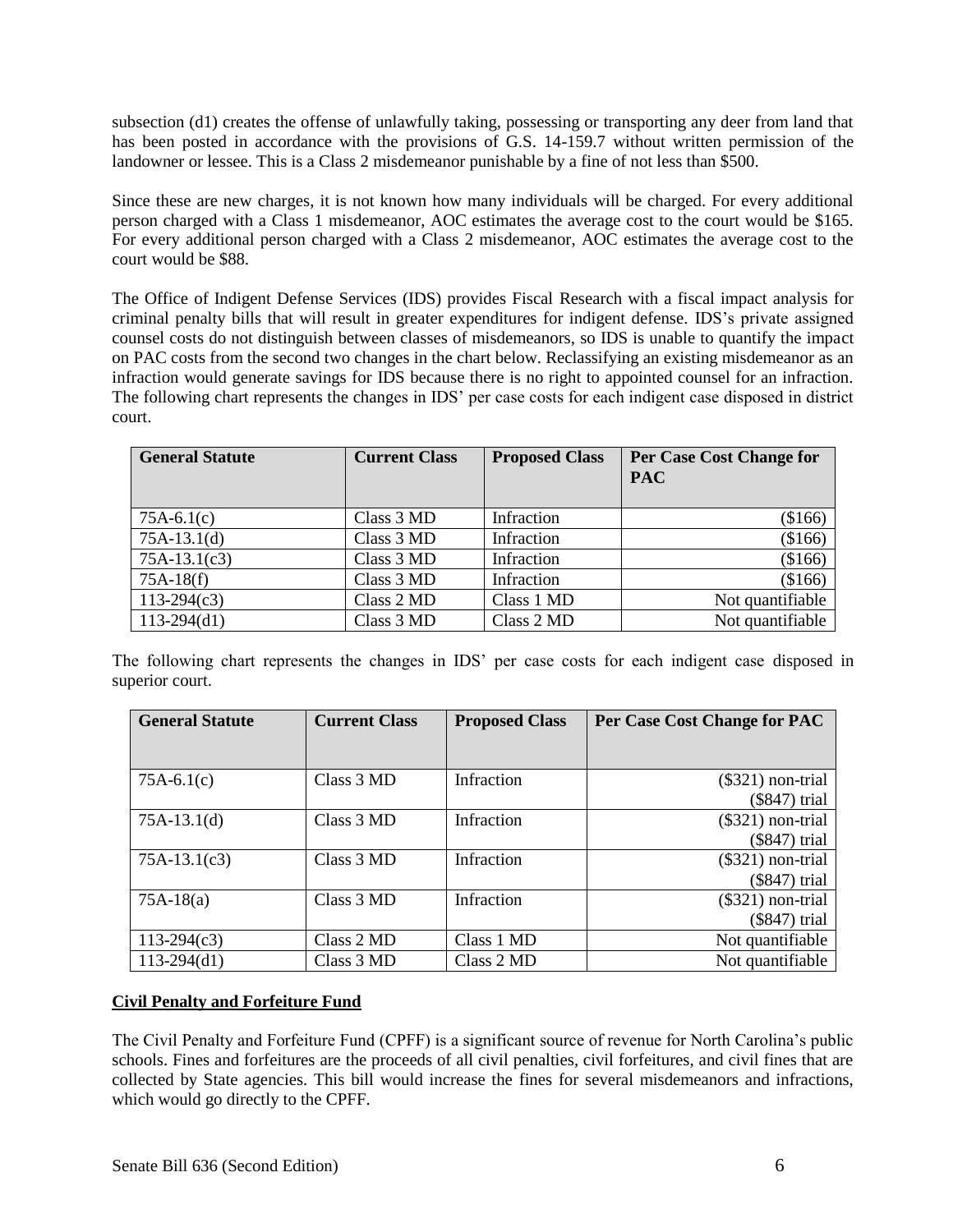G.S. 113-294, Specific violations, contains 19 misdemeanor offenses (subsections (a) through (s)). Four of the offenses have AOC Offense Codes. There are no offense codes for G.S. 75A-6.1, G.S. 75A-18, or G.S. 113-294(b) indicating that these may be infrequently charged. In addition, there also may be convictions that are not being counted. The Sentencing Commission, which provided this data, counts convictions where this offense is the most serious offense; in other words, if a person has a conviction for one of these misdemeanors and for a felony, they will show up as a conviction for the felony and not for the misdemeanor. The following chart shows the revenue generated for the Civil Penalty and Forfeiture Fund due to changes in this bill.

|                   |                                    |                |                 | <b>Number of</b><br><b>Convictions</b> | <b>Total to Civil</b><br><b>Penalty and</b> |
|-------------------|------------------------------------|----------------|-----------------|----------------------------------------|---------------------------------------------|
| <b>Current</b>    |                                    | <b>Current</b> | <b>Proposed</b> | in FY 2011-                            | Forfeiture                                  |
| <b>Statute</b>    | <b>Offense</b>                     | <b>Fine</b>    | <b>Fine</b>     | 12                                     | <b>Fund</b>                                 |
| G.S. 14-3.1       | Boating safety education           | \$0            | \$50            | 47                                     | \$2,350                                     |
| G.S. 75A-10       | Operating a vessel while impaired  | \$0            | \$250           | 105                                    | \$26,250                                    |
|                   | Failing to provide operator of a   |                |                 |                                        |                                             |
| G.S. 75A-         | leased watercraft with safety      |                |                 |                                        |                                             |
| 13.3(c3)          | instructions                       | \$0            | \$100           | 7                                      | \$700                                       |
| G.S. 113-294(a)   | Selling/buying wildlife            | \$0            | \$250           |                                        | \$250                                       |
| G.S. $113-294(d)$ | Possessed deer taken closed season | \$100          | \$250           | 18                                     | \$2,700                                     |
| G.S. $113-294(e)$ | Spotlight deer/night deer hunt     | \$250          | \$500           | 77                                     | \$19,250                                    |
| G.S. 113-         |                                    |                |                 |                                        |                                             |
| 295(m)            | Unlawfully take migratory bird     | \$100          | \$250           | 42                                     | \$6,300                                     |
|                   |                                    |                |                 | <b>Total:</b>                          | \$57,800                                    |

# **Department of Public Safety –Prison Section**

This bill decreases the penalty for some misdemeanors and creates two new Class 2 misdemeanors. The North Carolina Sentencing and Policy Advisory Commission expect no impact on the prison population since offenders who receive active sentences will serve them in a local jail. The Department of Public Safety does not anticipate an impact on prison custody projections. It is also not known how many offenders might be convicted and sentenced to supervision in the community under the proposed bill.

#### **Department of Public Safety – Community Correction Section**

Offenders given intermediate or community sanctions requiring supervision are supervised by the Community Corrections Section (CCS); CCS also oversees community service.<sup>1</sup> General supervision of intermediate and community offenders by a probation officer costs \$3.63 per offender, per day; no cost is assumed for those receiving unsupervised probation, or who are only ordered to pay fines, fees, or restitution. Total costs are based on average supervision length and the percentage of offenders (per offense class) sentenced to intermediate sanctions and supervised probations.

Section 2 of this bill reduces the penalty for violation of G.S. 75A-6.1(a). Convictions for G.S. 75A-6.1(a) are punishable by a fine only; therefore, the decrease in penalty would have little or no impact on community corrections or the local jail populations.

 $\overline{a}$ 

**<sup>1</sup>** CCS incurs costs of \$1.29 per day for each offender sentenced to the Community Service Work Program.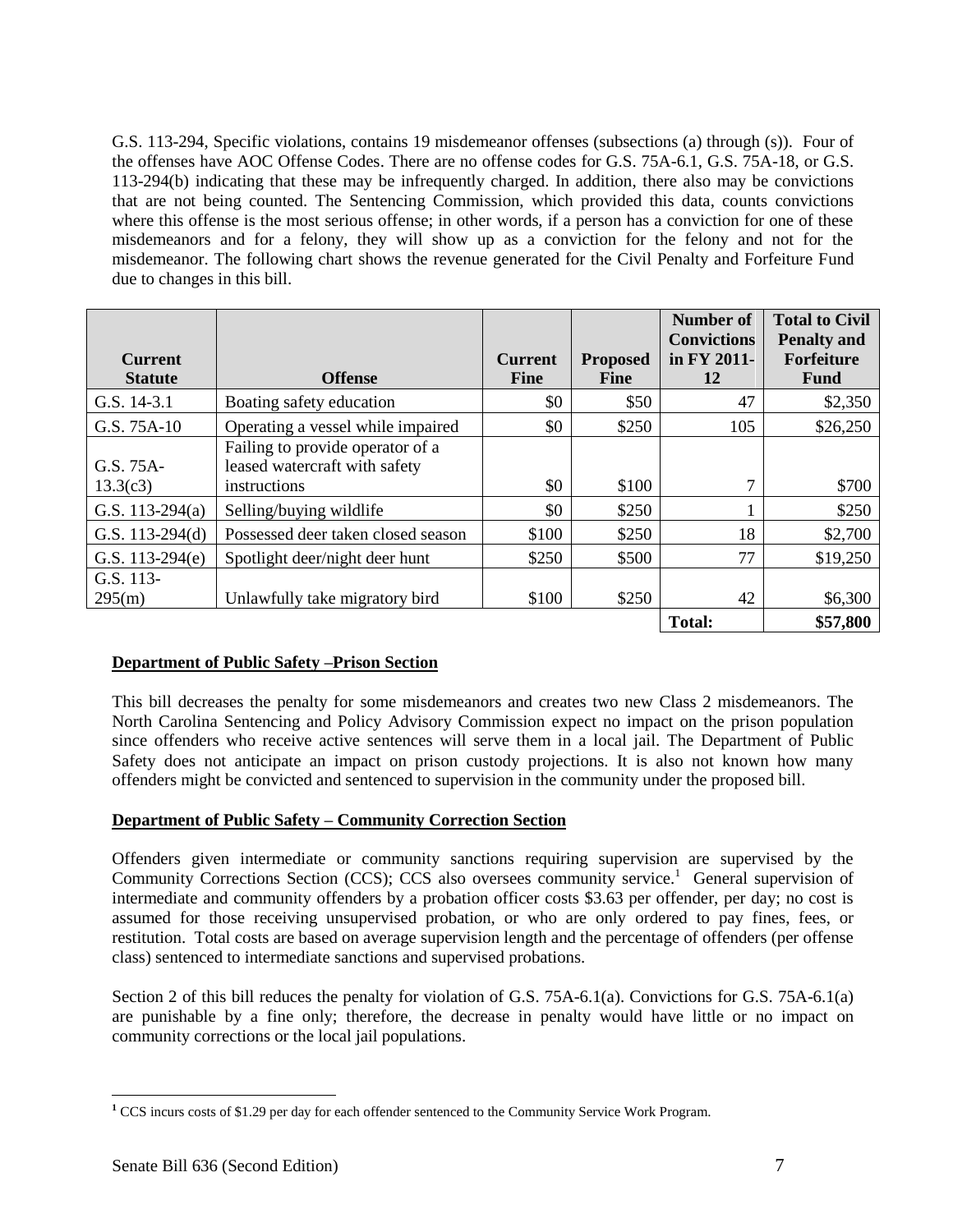Sections 4, 6, 7, 8, and 9 of this bill reduce the penalty for several Class 3 misdemeanors. These proposed changes would result in probation resource savings since infractions are punishable by a fine. The average savings to community corrections for any individual who would have been convicted of a Class 3 misdemeanor and received community supervision is \$1,307 (360 days times \$3.63 per day).

Section 10 of this bill creates a Class 1 misdemeanor and a Class 2 misdemeanor with the additions of subsections (c) and (d1) respectively to G.S. 113-294. Since the proposed section creates new offenses, the Sentencing Commission does not have any historical data from which to estimate the impact of this section on community corrections. In FY 2011-12, 26% of offenders convicted of a Class 1 misdemeanor were sentenced to active sentences for an average length of 39 days; 2% received intermediate sentences; and 72% received community punishments. Only felony offenses result in Post Release Supervision (PRS), therefore there is no additional cost for a misdemeanant sentenced to an active sentence. The average length of intermediate and community punishment imposed for this offense class was 18 and 15 months, respectively. The average cost to community corrections for any individual convicted of a Class 1 misdemeanor who receives an intermediate sentence is \$1,960 (540 days times \$3.63 per day). Of those convicted to a community sentence, around 40% received supervised sentences. The average cost to community corrections for any individual convicted of a Class 1 misdemeanor who receives community supervision is \$1,634 (450 days times \$3.63 per day).

In FY 2011-12, 29% of offenders convicted of a Class 2 misdemeanor were sentenced to active sentences for an average length of 39 days; 1% received intermediate sentences; and 70% received community punishments. Only felony offenses result in Post Release Supervision (PRS), therefore there is no additional cost for a misdemeanant sentenced to an active sentence. The average length of intermediate and community punishment imposed for this offense class was 16 and 13 months, respectively. The average cost to community corrections for any individual convicted of a Class 2 misdemeanor who receives an intermediate sentence is \$1,742 (480 days times \$3.63 per day). The average cost to community corrections for any individual convicted of a Class 2 misdemeanor who receives community supervision is \$1,416 (390 days times \$3.63 per day).

**SOURCES OF DATA:** Department of Public Safety; Administrative Office of the Courts; North Carolina Sentencing and Policy Advisory Commission; Office of Indigent Defense Services.

**TECHNICAL CONSIDERATIONS:** None